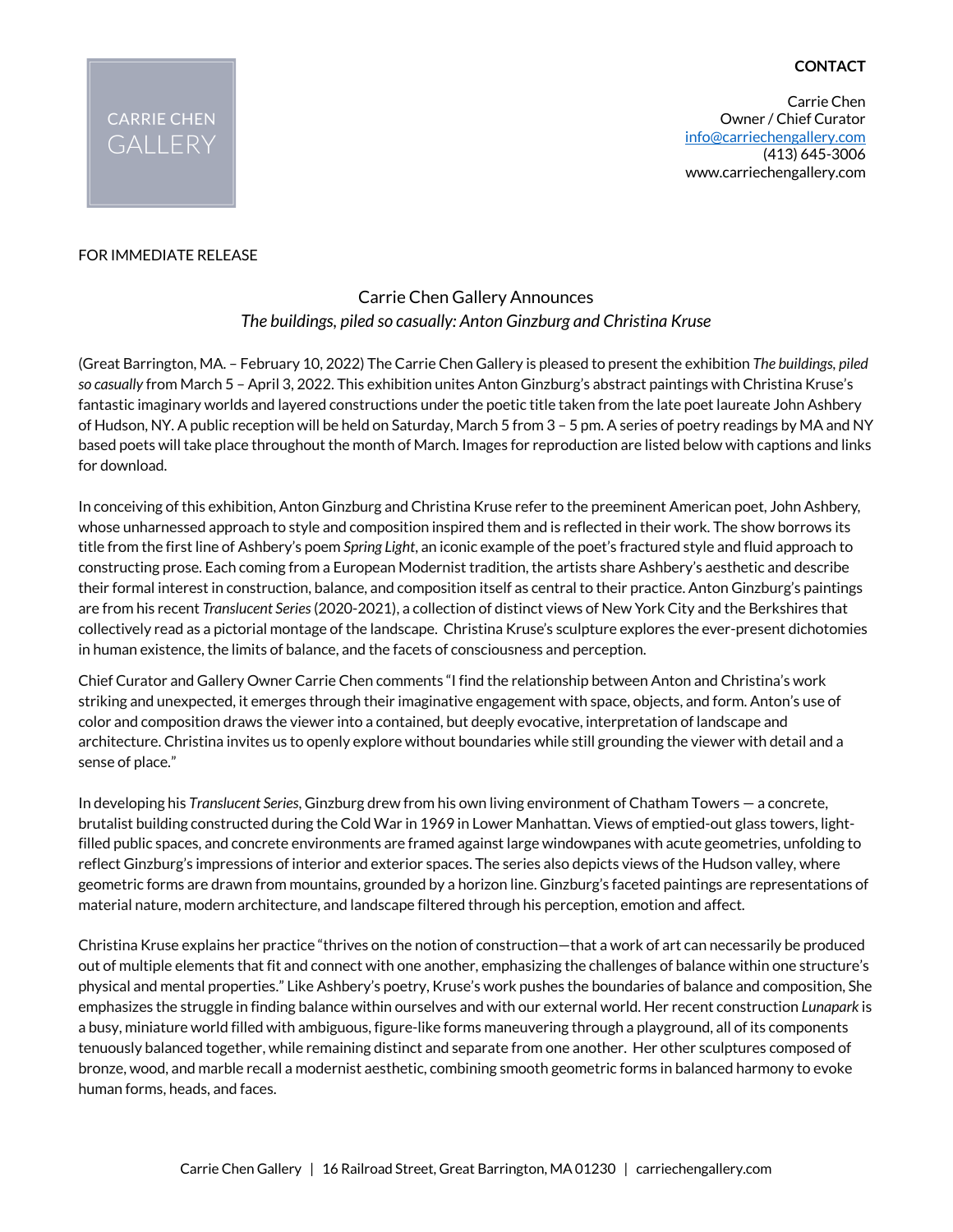Due to the current surge in COVID-19 cases, gallery occupancy will be limited at the opening reception for this exhibition. For the safety of our community, visitors must provide vaccine record and must be properly masked at all times in the space.

### **ABOUT THE ARTISTS**

**Anton Ginzburg** is a New York-based artist and educator, whose practice combines painting, graphic art, moving image, and architectural collaborations. He is known for his films, sculptures, paintings, and two-dimensional work investigating historical narratives and poetic studies of place, representation, and modernist form. He earned a BFA from Parsons, The New School and MFA degree from Bard College, Milton Avery Graduate School of Arts, Annandale-on-Hudson, New York. In 2021 Ginzburg was a research fellow at the Schaufler Lab at the Technical University of Dresden with the topic of *Artificial Intelligence, Technology, and Creative Labor.* He is a regular visiting artist and lecturer at Pratt Institute (NY), Columbia University (GSAPP), University of Pennsylvania, School of Visual Arts (NY), Parsons, The New School (NY), NYU Tisch School of the Arts (Graduate Department of Design for Stage and Film), University of Lethbridge (Southern Alberta), University of Massachusetts and Goethe Institute.

His work has been shown at the 54th Venice Biennale, the Blaffer Art Museum at the University of Houston, Southern Alberta Art Gallery in Canada, Palais de Tokyo in Paris, the San Francisco Museum of Modern Art, White Columns in New York, Lille 3000 in Euralille, France, and the first and second Moscow Biennales. His films have been screened at the Whitechapel Gallery in London, Rotterdam International Film Festival (IFFR), Dallas Symphony Orchestra (Soluna), Nasher Sculpture Center in Dallas, Les Rencontres Internationales in Paris, Haus der Kulturen der Welt in Berlin, Dresden Film Festival and New York Film Festival/Projections among others.

**Christina Kruse** is a New York-based multi-disciplinary artist who works across the fields of photography, painting, and sculpture. Her ongoing body of sculptural works combine bronze, marble and wood in standing arrangements that reference geometry. Although grounded in structure, balance, and stability, Kruse's sculptures nevertheless evoke similarities to the human head and face, drawing connections between rationality and the oftentimes more capricious side of human life. Previous significant works include Dystonia (2013), a three-part performance artwork where Kruse confronts the instability of the human lived experience. Her earlier photographic and collage works draw on her personal biography, often deploying self-portraits layered with tape, watercolor, ink, and other media in her formal compositions. Kruse is a recipient of the GLAAD award for Best Emerging Artist in Photography (2005). Her works have been featured in solo and group exhibitions in New York, UK, France, Austria, and Germany.

### **ABOUT THE CARRIE CHEN GALLERY**

**The Carrie Chen Gallery** is located on Railroad Street in Great Barrington, MA. The gallery showcases talented artists locally and globally, working in a wide range of style and media. We support artists and share their visionary work with audiences by remaining at the integrity of innovation. The gallery follows its mission through comprising exhibitions, artist projects, public installations and collaboration. Gallery hours are Thursday - Sunday, 11am – 5 pm. www.carriechengallery.com

###